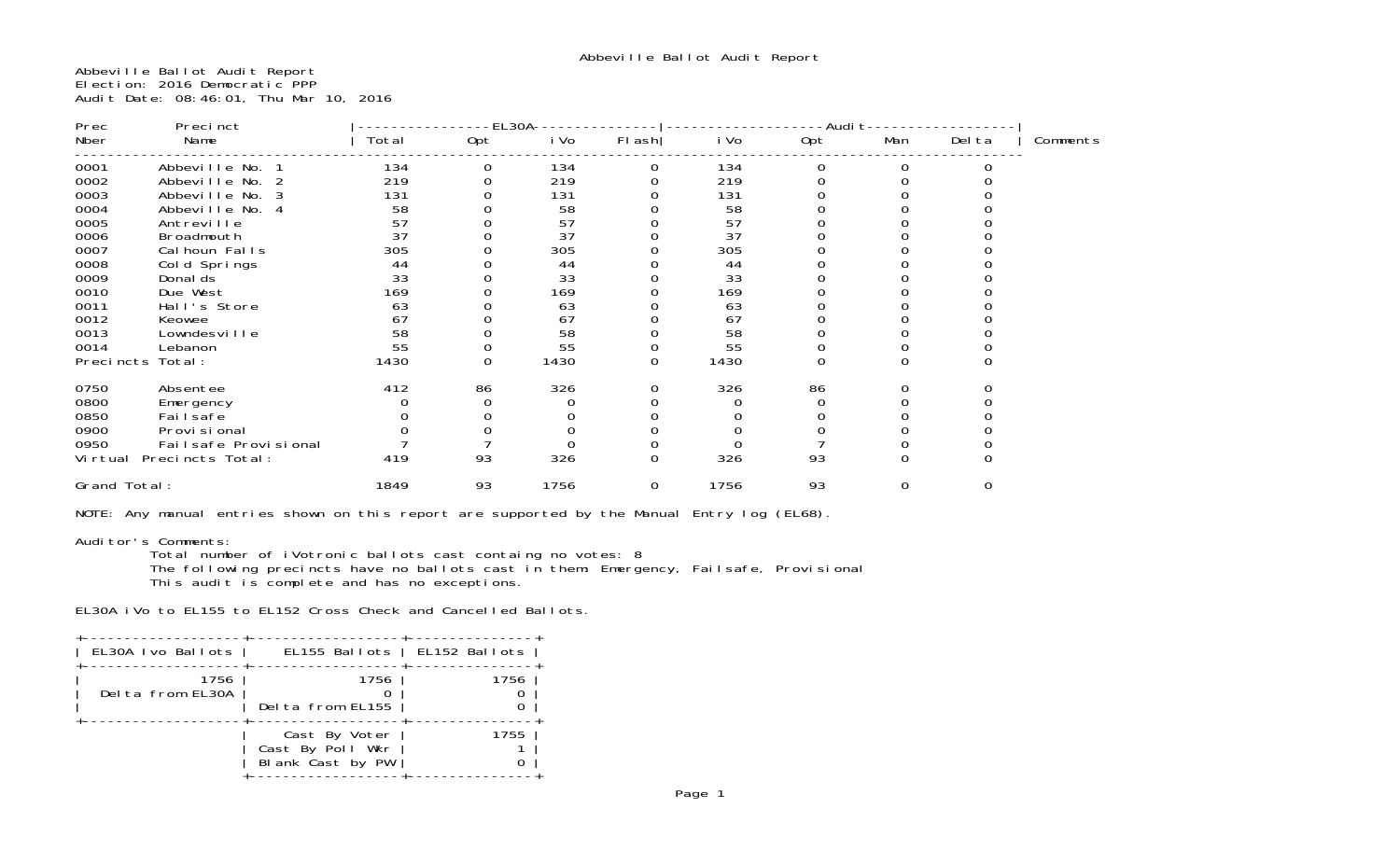| Cancelled Ballots                                                                                                      | 10 | Abbeville Ballot Audit Report                                                                   |
|------------------------------------------------------------------------------------------------------------------------|----|-------------------------------------------------------------------------------------------------|
| Wrong Ballot<br>Voter Left AB<br>Voter Left BB<br>Voter Request<br>Printer Problem<br>Terminal Problem<br>Other Reason | ∠  | (AB = After ballot selected by poll worker.)<br>$(BB = Before ballot selected by poll worker.)$ |

Number of audio (ADA) events in this election: 0

How to read this report.

This is the ballot level report. It compares the number of ballots cast in the tabulation report, the EL30A with the number of ballots cast in the audit data.

The values read from the EL30A report are reported in four categories; Total, Optical (Opt), iVotronic (iVo) and Flash. None of these values on each line are calculated but parsed from the actual report. The total lines are the calculated sums of the individual precince line values.

The Opt totals are the total number of ballots cast on paper ballots that were scanned into the optical scanner and transferred to the tabulation computer via memory stick or ZipDisk (depending on the type of device. M100 or M650 used to scan the ballots.) Optical totals should exist only in some but not all of the Virtual Precincts at the bottom of the table.

The iVo totals are the results gathered from the PEBs (Personal Electronic Ballot) which are used to open and close an iVotronic voting machine and, after the polls have closed, gather the ballots cast for transmission to the tabulation system.

The Flash totals are the totals that are read from the flash cards in the rare event that the ballotscannot be copied from the machine to the PEB or from the PEB to the tabulating machine.

The values on the Audit side come from the iVotronic audit data that is read from the flash cards as part of the audit process. That process combines the individual machine data into two master audit files, the EL155 Vote image log and the EL152 iVotronic event log.

The EL155 contains a record of all the votes cast on a ballot. The vote images indicate the machine 0counting the number of asterisks in a precint we get the number of ballots cast in that precinct. That number should always match the number in the iVo column on the EL30A side of the report.

Optical ballots do not have electonically readable audit files. So if the audit data iVotronic total does not match the EL30A Total value, the auditor is prompted to read the paper report from the optical scanner and enter the total ballots cast into the auditing program.

If the sum of the audit iVotronic and Optical ballots cast still do not match the EL30A total value, then the audit software reads the EL68 Manual Entry log for any changes made in that precinct to either the iVo or Opt totals by the CEC staff. It displays any manual entries to the auditor for inclusion into the totals. If accepted by the auditor these entries are automatically added to the Man column from the Manual Entry log.

Finally, the audit software calculates the Delta value which should be zero unless the sum of the iVo, the Opt and the Man do not match the EL30A Total column. If the Delta is greater than zero then audit data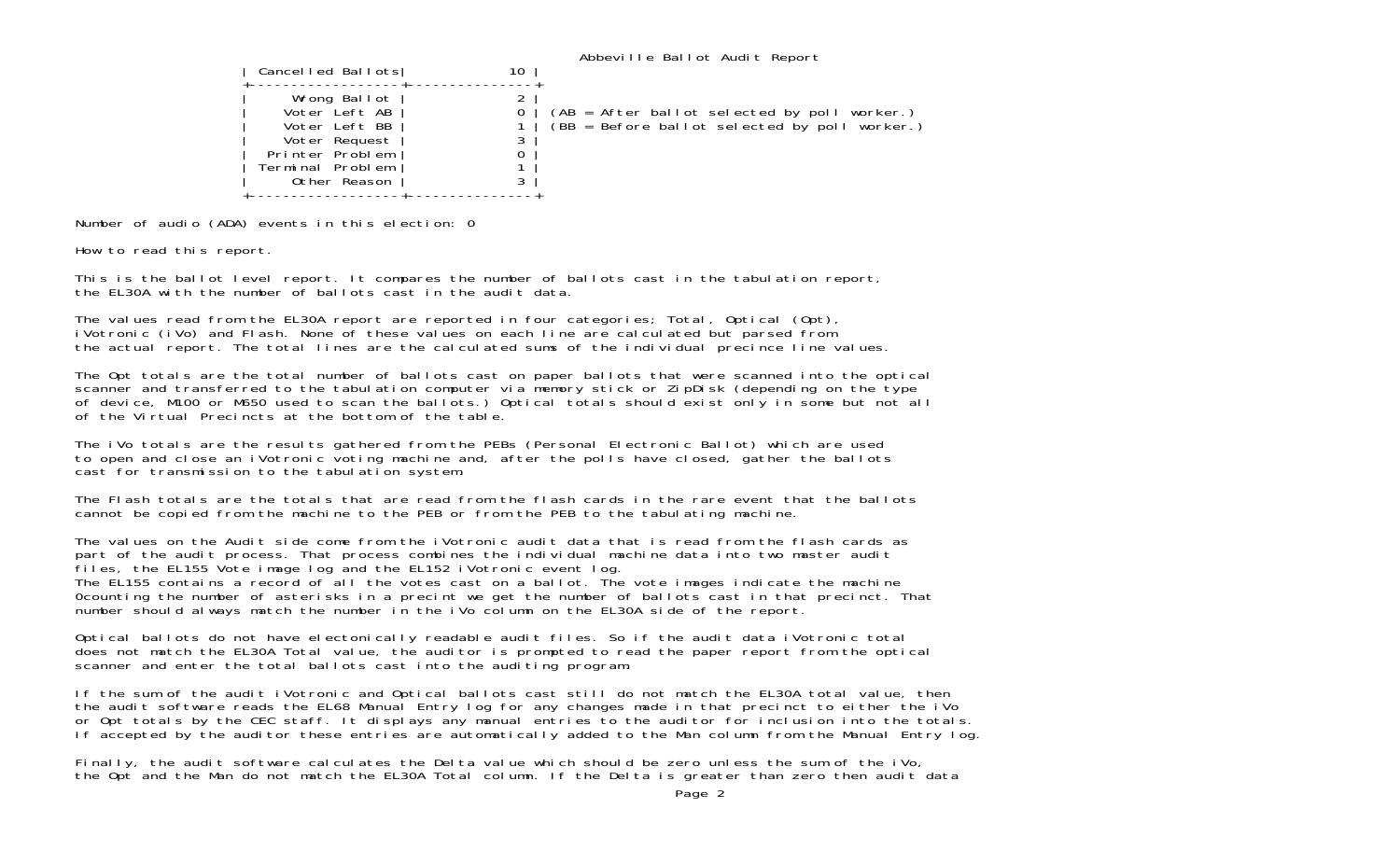## Abbeville Ballot Audit Report

is missing. A comment will be placed on that line in the report indicating missing audit data. If the Delta value is less than zero then there are more ballots in the audit data than there are in the tabulated data and a comment will be placed on that line in the report.

Wherever possible, the audit system will attempt to indicate where the difference is by displaying the iVotronic machine numbers and the number of ballots cast on that machine that exist in the audit data.In the case of missing tabulated data, it might be possible to identify a machine that has the same number of ballots cast as the delta value and that number and ballot count will be highlited with  $a <$  sign. If there is a non zero Delta value there will be an entry by the auditor explaining the variance.

Finally, there is a EL30A iVo to EL155 to EL152 Cross Check and Cancelled Ballots table in the report This table should indicate that the nubmer ballots cast in the EL30A match the numbers in the EL155 and the EL152 report. Then there are some statistics pulled from the EL152 repor that indicate how many ballots were cast by the voter and the number cast by the poll worker. Lastly the number of ballots that were cancelled and the reason they were cancelled. It should be noted that the reason cancelled is chosen from a pull down menu presented to the poll worker when a ballot is cancelled, there is no way to validate the poll worker's choice.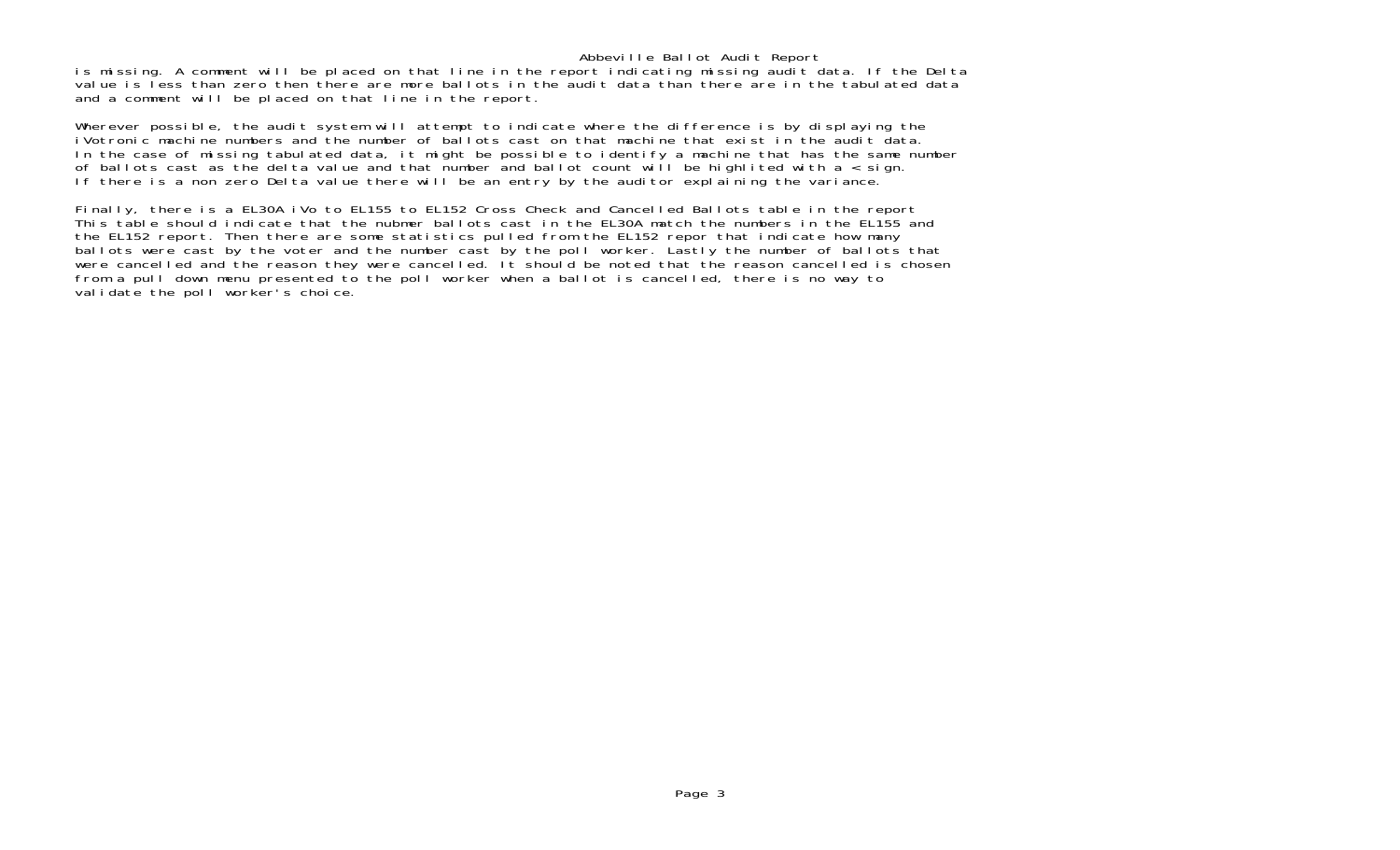# Abbeville Vote Level Audit Report Election: 2016 Democratic PPP Audit Date: 08:48:15, Thu Mar 10, 2016

| Precinct Number / Name                                                                                               |                                                                         |       | --------------EL30A----------------    |                                                       |                                          | -----Audi t-------                |                                   |                                           |                                                                            |  |
|----------------------------------------------------------------------------------------------------------------------|-------------------------------------------------------------------------|-------|----------------------------------------|-------------------------------------------------------|------------------------------------------|-----------------------------------|-----------------------------------|-------------------------------------------|----------------------------------------------------------------------------|--|
| Office                                                                                                               | Candi date                                                              | Party | Total                                  | Optical                                               | i Vo                                     | FI ash                            | i Vo                              | Del ta                                    | Comments                                                                   |  |
| 0001 Abbeville No. 1<br>President District 3<br>President District 3<br>President District 3<br>President District 3 | Hillary Clinton<br>Martin 0' Malley<br>Berni e Sanders<br>Willie Wilson |       | 104<br>$\overline{1}$<br>28            | $\mathbf 0$<br>$\mathbf 0$<br>$\mathbf 0$<br>$\Omega$ | 104<br>$\overline{1}$<br>28              | 0<br>$\mathbf 0$<br>0<br>$\Omega$ | 104<br>$\overline{1}$<br>28<br>-1 | 0<br>$\mathbf 0$<br>0<br>$\Omega$         |                                                                            |  |
| 0002 Abbeville No. 2<br>President District 3<br>President District 3<br>President District 3<br>President District 3 | Hillary Clinton<br>Martin O'Malley<br>Berni e Sanders<br>Willie Wilson  |       | 193<br>$\Omega$<br>24                  | 0<br>$\Omega$<br>0<br>$\Omega$                        | 193<br>$\Omega$<br>24                    | 0<br>0<br>0<br>$\Omega$           | 193<br>24                         | 0<br>0                                    | * No Audit Data expected or found                                          |  |
| 0003 Abbeville No. 3<br>President District 3<br>President District 3<br>President District 3<br>President District 3 | Hillary Clinton<br>Martin O'Malley<br>Berni e Sanders<br>Willie Wilson  |       | 105<br>$\mathbf{1}$<br>25<br>$\Omega$  | 0<br>0<br>$\mathbf 0$<br>$\Omega$                     | 105<br>$\mathbf{1}$<br>25<br>$\Omega$    | 0<br>$\Omega$<br>0                | 105<br>$\overline{1}$<br>25       | 0<br>$\Omega$<br>$\Omega$                 | 0 * No Audit Data expected or found                                        |  |
| 0004 Abbeville No. 4<br>President District 3<br>President District 3<br>President District 3<br>President District 3 | Hillary Clinton<br>Martin O'Malley<br>Berni e Sanders<br>Willie Wilson  |       | 53<br>$\mathbf 0$<br>5<br>$\Omega$     | 0<br>$\mathsf{O}\xspace$<br>0<br>0                    | 53<br>$\mathbf 0$<br>5<br>$\Omega$       |                                   | 53<br>5                           |                                           | 0 * No Audit Data expected or found<br>0 * No Audit Data expected or found |  |
| 0005 Antreville<br>President District 3<br>President District 3<br>President District 3<br>President District 3      | Hillary Clinton<br>Martin O'Malley<br>Berni e Sanders<br>Willie Wilson  |       | 47<br>$\overline{0}$<br>10<br>$\Omega$ | 0<br>$\mathbf 0$<br>$\mathsf{O}\xspace$<br>$\Omega$   | 47<br>$\mathbf 0$<br>10<br>$\Omega$      | 0<br>0                            | 47<br>10                          | 0                                         | 0 * No Audit Data expected or found<br>0 * No Audit Data expected or found |  |
| 0006 Broadmouth<br>President District 3<br>President District 3<br>President District 3<br>President District 3      | Hillary Clinton<br>Martin 0' Malley<br>Berni e Sanders<br>Willie Wilson |       | 27<br>0<br>8<br>2                      | $\mathbf 0$<br>$\mathbf 0$<br>0<br>$\Omega$           | 27<br>$\mathbf 0$<br>8<br>$\overline{2}$ | $\Omega$<br>0<br>$\Omega$         | 27<br>8<br>2                      | 0<br>$\Omega$                             | * No Audit Data expected or found                                          |  |
| 0007 Cal houn Falls<br>President District 3<br>President District 3<br>President District 3<br>President District 3  | Hillary Clinton<br>Martin 0'Malley<br>Berni e Sanders<br>Willie Wilson  |       | 260<br>2<br>38<br>3                    | 0<br>0<br>$\mathbf 0$<br>0                            | 260<br>2<br>38<br>3                      | 0<br>0<br>0<br>$\Omega$           | 260<br>2<br>38<br>3               | 0<br>0<br>$\mathsf{O}\xspace$<br>$\Omega$ |                                                                            |  |
| 0008 Cold Springs<br>President District 3                                                                            | Hillary Clinton                                                         |       | 34<br>$\sim$ $\sim$ $\sim$             | 0                                                     | 34                                       | $\Omega$                          | 34                                | 0                                         |                                                                            |  |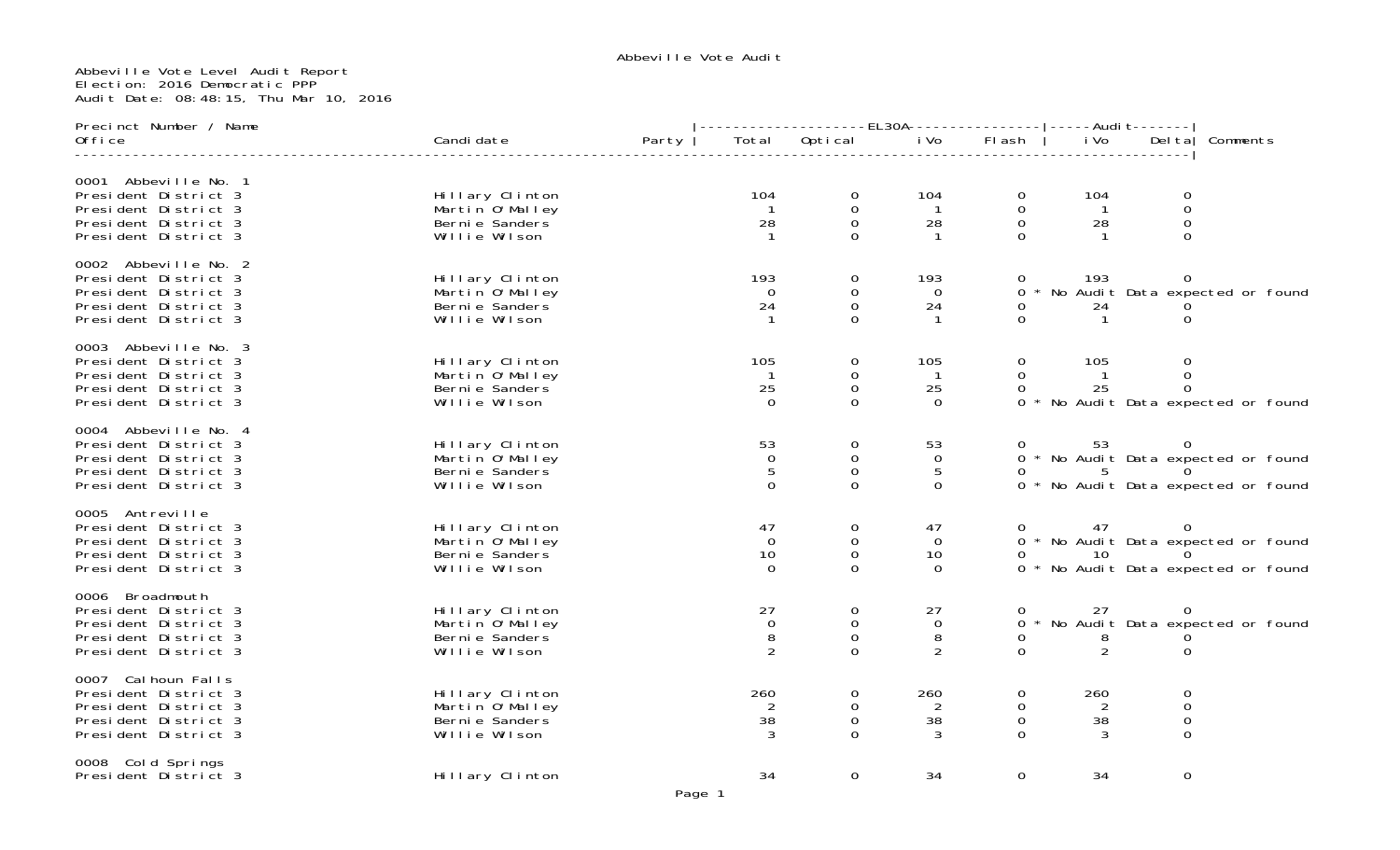|                                                                                                                   |                                                                         | Abbeville Vote Audit                                |                                                         |                                                    |                                                                                                                                                        |
|-------------------------------------------------------------------------------------------------------------------|-------------------------------------------------------------------------|-----------------------------------------------------|---------------------------------------------------------|----------------------------------------------------|--------------------------------------------------------------------------------------------------------------------------------------------------------|
| President District 3<br>President District 3<br>President District 3                                              | Martin O'Malley<br>Bernie Sanders<br>Willie Wilson                      | 0<br>9<br>$\overline{O}$                            | 0<br>0<br>0                                             | 0<br>9<br>$\mathbf 0$                              | 0 * No Audit Data expected or found<br>0 * No Audit Data expected or found                                                                             |
| 0009 Donal ds<br>President District 3<br>President District 3<br>President District 3<br>President District 3     | Hillary Clinton<br>Martin 0' Malley<br>Berni e Sanders<br>Willie Wilson | 23<br>$\Omega$<br>10<br>$\Omega$                    | 0<br>$\mathsf 0$<br>$\mathsf{O}\xspace$<br>$\mathbf{O}$ | 23<br>$\Omega$<br>10<br>$\Omega$                   | 23<br>$\overline{0}$<br>* No Audit Data expected or found<br>10<br>0<br>0 * No Audit Data expected or found                                            |
| 0010 Due West<br>President District 3<br>President District 3<br>President District 3<br>President District 3     | Hillary Clinton<br>Martin O'Malley<br>Berni e Sanders<br>Willie Wilson  | 124<br>41<br>3                                      | 0<br>0<br>$\mathbf 0$<br>$\Omega$                       | 124<br>41<br>3                                     | $\mathbf 0$<br>124<br>0<br>$\mathsf{O}\xspace$<br>0<br>$\mathbf 0$<br>$\mathbf 0$<br>41<br>$\Omega$<br>$\Omega$<br>3                                   |
| 0011 Hall's Store<br>President District 3<br>President District 3<br>President District 3<br>President District 3 | Hillary Clinton<br>Martin 0' Malley<br>Berni e Sanders<br>Willie Wilson | 46<br>$\Omega$<br>15                                | 0<br>$\mathbf 0$<br>$\mathbf 0$<br>$\Omega$             | 46<br>$\Omega$<br>15<br>$\mathbf{1}$               | 46<br>0<br>0<br>No Audit Data expected or found<br>$\Omega$<br>15<br>$\Omega$<br>$\mathbf{1}$<br>$\Omega$                                              |
| 0012 Keowee<br>President District 3<br>President District 3<br>President District 3<br>President District 3       | Hillary Clinton<br>Martin O'Malley<br>Bernie Sanders<br>Willie Wilson   | 46<br>20<br>$\Omega$                                | 0<br>0<br>$\mathbf 0$<br>$\Omega$                       | 46<br>$\mathbf{1}$<br>20<br>$\Omega$               | $\mathbf 0$<br>46<br>0<br>0<br>0<br>$\mathbf{1}$<br>20<br>$\Omega$<br>0<br>$\Omega$<br>No Audit Data expected or found                                 |
| 0013 Lowndesville<br>President District 3<br>President District 3<br>President District 3<br>President District 3 | Hillary Clinton<br>Martin O'Malley<br>Berni e Sanders<br>Willie Wilson  | 37<br>$\overline{0}$<br>20<br>$\Omega$              | 0<br>0<br>0<br>$\Omega$                                 | 37<br>$\overline{0}$<br>20<br>$\Omega$             | 37<br>0<br>0 * No Audit Data expected or found<br>20<br>* No Audit Data expected or found                                                              |
| 0014 Lebanon<br>President District 3<br>President District 3<br>President District 3<br>President District 3      | Hillary Clinton<br>Martin 0' Malley<br>Berni e Sanders<br>Willie Wilson | 48<br>$\mathbf 0$<br>$\overline{7}$<br>$\mathbf{O}$ | 0<br>$\mathbf 0$<br>$\mathbf 0$<br>$\mathbf{O}$         | 48<br>$\mathbf 0$<br>$\overline{7}$<br>$\mathbf 0$ | 48<br>0<br>0 * No Audit Data expected or found<br>* No Audit Data expected or found                                                                    |
| 0750 Absentee<br>President District 3<br>President District 3<br>President District 3<br>President District 3     | Hillary Clinton<br>Martin 0' Malley<br>Berni e Sanders<br>Willie Wilson | 354<br>$\Omega$<br>52                               | 73<br>$\overline{0}$<br>12                              | 281<br>$\Omega$<br>40<br>3                         | 281<br>0<br>0<br>No Audit Data expected or found<br>0<br>0<br>40<br>$\Omega$<br>3<br>0                                                                 |
| 0800 Emergency<br>President District 3<br>President District 3<br>President District 3<br>President District 3    | Hillary Clinton<br>Martin O'Malley<br>Berni e Sanders<br>Willie Wilson  | 0<br>0<br>0<br>$\Omega$                             | 0<br>0<br>$\Omega$<br>$\Omega$                          | 0<br>0<br>$\Omega$<br>$\Omega$                     | 0 * No Audit Data expected or found<br>* No Audit Data expected or found<br>0 * No Audit Data expected or found<br>0 * No Audit Data expected or found |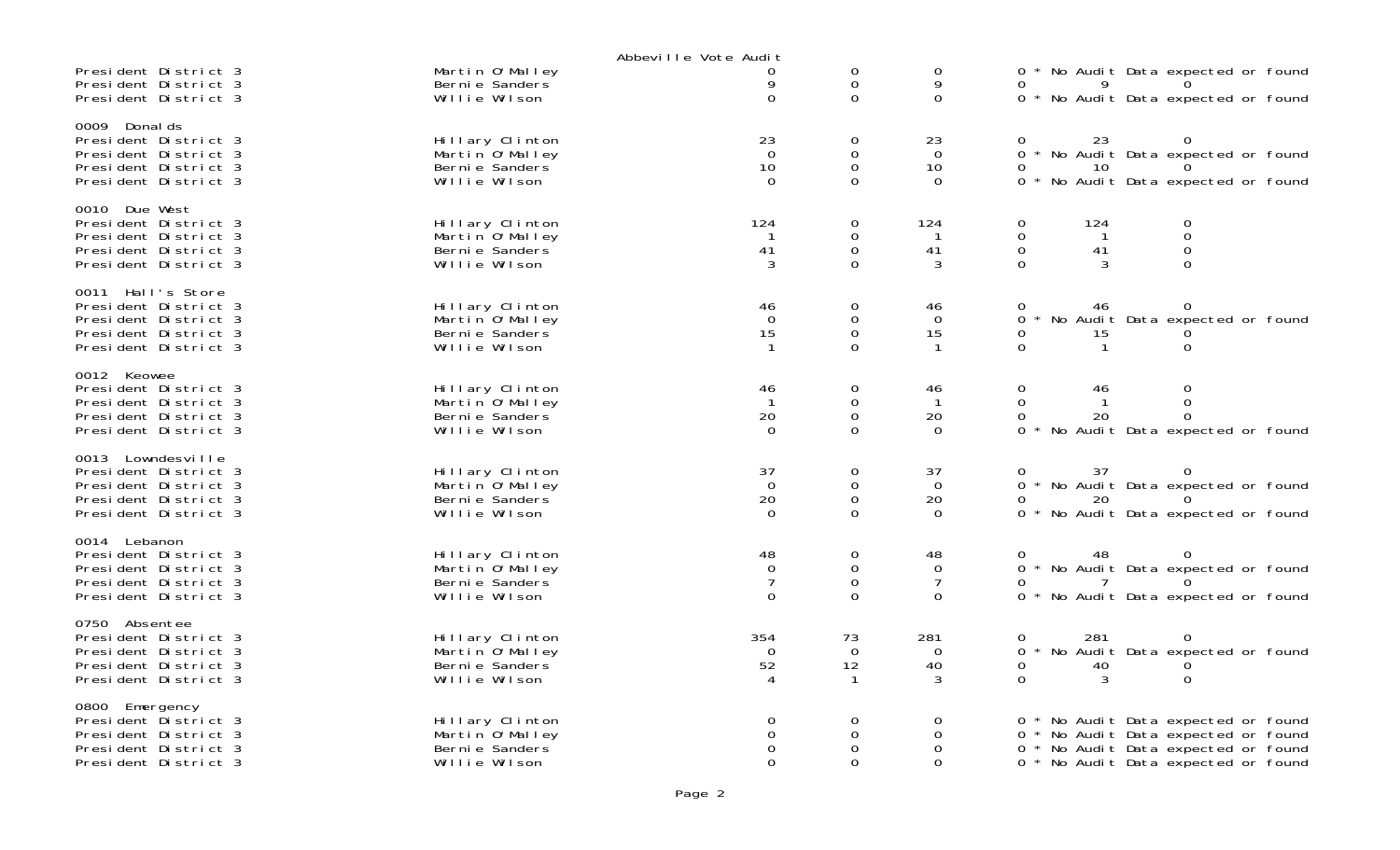#### Abbeville Vote Audit

| 0850 Failsafe<br>President District 3<br>President District 3<br>President District 3<br>President District 3    | Hillary Clinton<br>Martin O'Malley<br>Berni e Sanders<br>Willie Wilson |  |                                           | 0 * No Audit Data expected or found<br>0 * No Audit Data expected or found<br>0 * No Audit Data expected or found<br>0 * No Audit Data expected or found |
|------------------------------------------------------------------------------------------------------------------|------------------------------------------------------------------------|--|-------------------------------------------|----------------------------------------------------------------------------------------------------------------------------------------------------------|
| 0900 Provisional<br>President District 3<br>President District 3<br>President District 3<br>President District 3 | Hillary Clinton<br>Martin O'Malley<br>Bernie Sanders<br>Willie Wilson  |  | $\begin{matrix} 0 \\ 0 \\ 0 \end{matrix}$ | 0 * No Audit Data expected or found<br>0 * No Audit Data expected or found<br>0 * No Audit Data expected or found<br>0 * No Audit Data expected or found |
| 0950 Failsafe Provisional<br>President District 3                                                                | Hillary Clinton                                                        |  | 0                                         | 0 * All votes cast for this candidate<br>* in this precient are optical.<br>* No Audit Data for optical.                                                 |
| President District 3<br>President District 3<br>President District 3<br>There was no unmatched audit data        | Martin O'Malley<br>Bernie Sanders<br>Willie Wilson                     |  | ${\mathsf 0}$                             | 0 * No Audit Data expected or found<br>0 * No Audit Data expected or found<br>0 * No Audit Data expected or found                                        |

How to read this report.

This is the vote level report. It compares the number of votes cast for each candidate in the tabulation report with the number of ballots cast in the audit data for each candidates in each precinct.

The tabulated values as read from the EL30A report are reported in four categories; Total, Optical (Opt), iVotronic (iVo) and Flash. None of these values on each line are calculated but parsed from the actual report. In the EL30A report all Write-in votes are added together and reported as one candidate name - Write-in. The EL30A does not report individual Write-in candidates.

The Opt totals are the total number of votes cast on paper ballots that were scanned into the optical scanner and transferred to the tabulation computer via memory stick or ZipDisk (depending on the type of device, M100 or M650 used to scan the ballots.) Optical totals should exist only in some but not all of the Virtual Precincts at the bottom of the table.

The iVo totals are the results gathered from the PEBs (Personal Electronic Ballot) which are used to open and close an iVotronic voting machine and, after the polls have closed, gather the ballots cast for transmission to the tabulation system.

The Flash totals are the totals that are read from the flash cards in the rare event that the ballotscannot be copied from the machine to the PEB or from the PEB to the tabulating machine.

The values on the Audit side come from the iVotronic audit data that is read from the flash cards as part of the audit process. That process combines the individual machine data into a master audit file, the EL155 Vote image log.

The EL155 contains a record of all the votes cast on a ballot. The vote images indicate the machine 0counting the number of times a candidate name for a contest appears in a precint we get the number of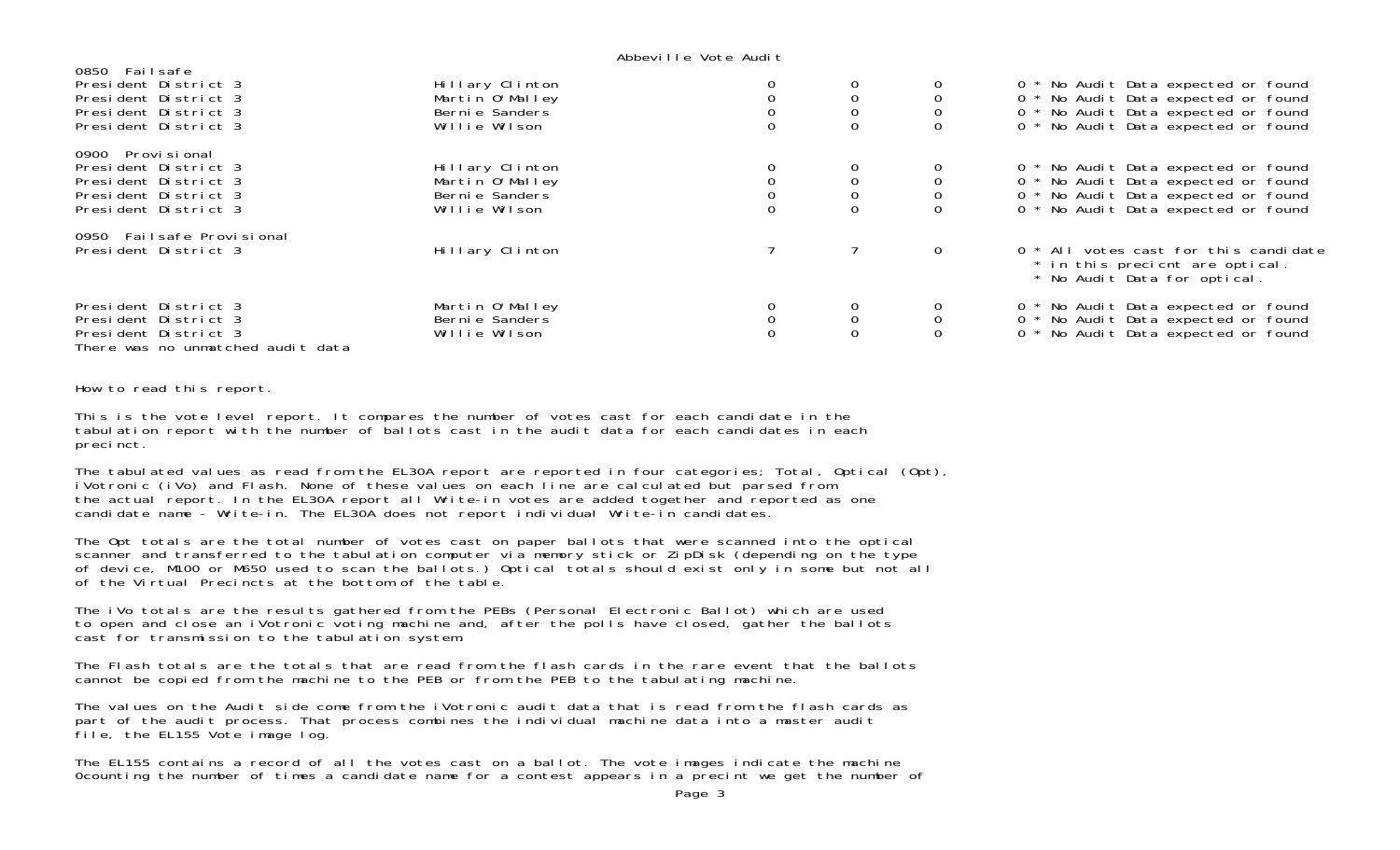### Abbeville Vote Audit

 votes cast in that precinct for that candidates. That number should always match the number of votes cast for that candidate in that contest in the iVo column on the EL30A side of the report.

Optical ballots do not have electonically readable audit files. So if the audit data iVotronic total votes does not match the EL30A iVo value one of two things will occur. The first is if the iVotronic tabulated is zero and the Total tabulated votes match the tabulated Optical votes the following comment is made in the Audit side of the report; All votes cast for this candidate in this precicnt are optical No Audit Data for optical, or secondly, if the iVotronic total is not zero, a notation indicating which data Audit data In the event a candidate or the combined Write-in candidates did not receive any votes in a precinct the EL30A will report a zero vote count. If there are no votes for this candidate in a precinct in the audit data, the following comment will be placed into the audit report by the auditing software; No Audit Data expected or found.

Finaly the audit software will search the audit data for any votes that were not found on the EL30A report. If it finds some, it will report those vote totals by contest, candidate name and precinct. if it does not find any unmatched audit data it will report; There was no unmatched audit data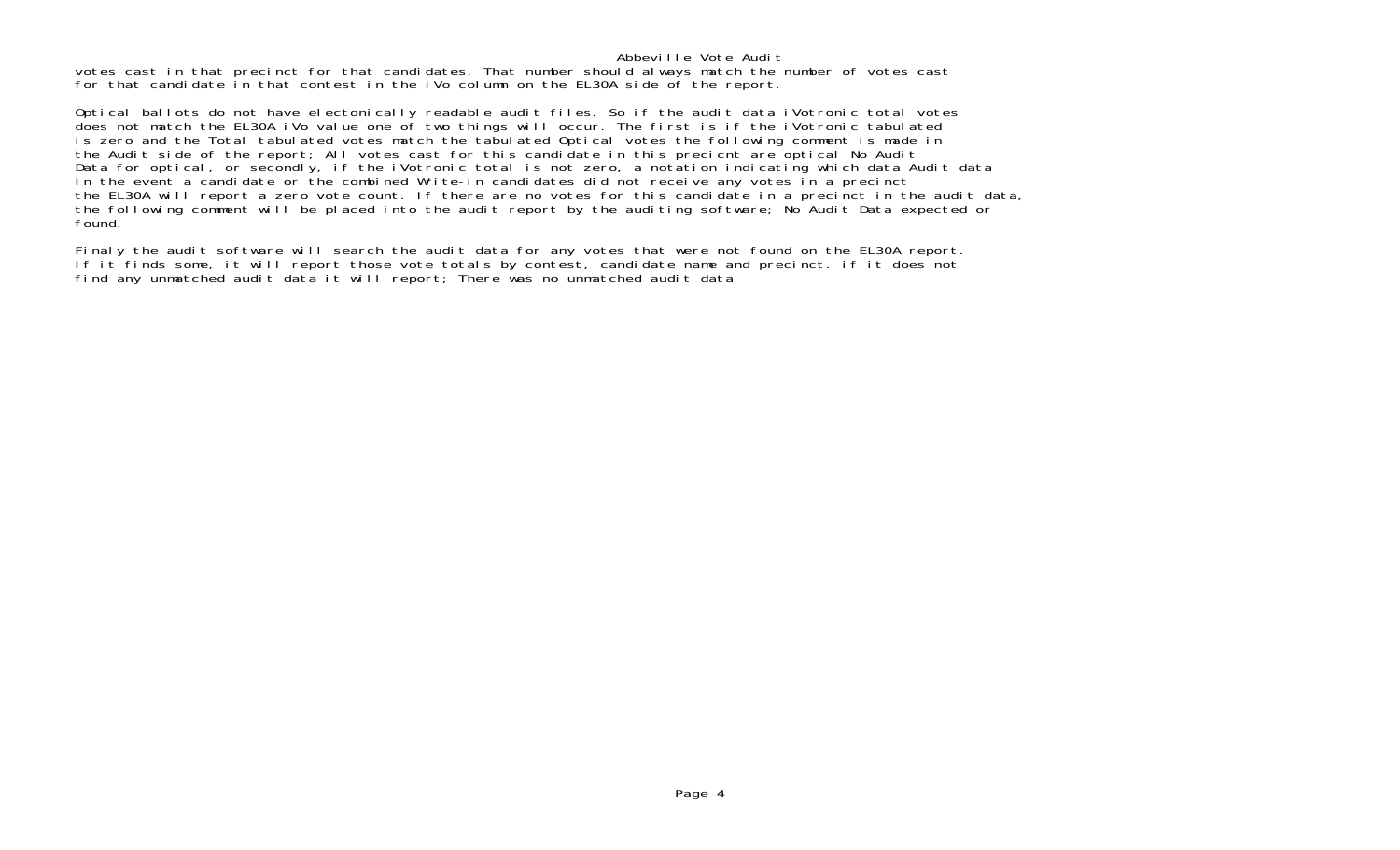Abbeville EL30A45A Comparison Report Election: 2016 Democratic PPPAudit Date: 8:48:28, Thu Mar 10, 2016

| Office                                                                                       | Candi date                                                            | Party | Tot               | Opt | i Vo              | FI ash | Tot               | 0pt      | i Vo              | FI ash | Delta |
|----------------------------------------------------------------------------------------------|-----------------------------------------------------------------------|-------|-------------------|-----|-------------------|--------|-------------------|----------|-------------------|--------|-------|
| President District 3<br>President District 3<br>President District 3<br>President District 3 | Hillary Clinton<br>Martin O'Malley<br>Bernie Sanders<br>Willie Wilson |       | 1508<br>312<br>15 | 80  | 1428<br>300<br>14 |        | 1508<br>312<br>15 | 80<br>12 | 1428<br>300<br>14 |        |       |

How to read this report.

This is EL30A EL45A Crosscheck Report. It sums each candidates vote totals in each precinct in the EL30A Precinct Detail Report and compares it to the EL45A Election Summary Report that contains the tabulated total for each candidate in the county.

The values read from the EL30A report are reported in four categories; Total, Optical (Opt), iVotronic (iVo) and Flash. None of these values on each line are calculated but parsed from the actual report. The total lines are the calculated sums of the individual precince line values.

The Opt totals are the total number of votes cast on paper ballots that were scanned into the optical scanner and transferred to the tabulation computer via memory stick or ZipDisk (depending on the type of device, M100 or M650 used to scan the ballots.) Optical totals should exist only in some but not all of the Virtual Precincts at the bottom of the table.

The iVo totals are the results gathered from the PEBs (Personal Electronic Ballot) which are used to open and close an iVotronic voting machine and, after the polls have closed, gather the ballots cast for transmission to the tabulation system.

The Flash totals are the totals that are read from the flash cards in the rare event that the ballotscannot be copied from the machine to the PEB or from the PEB to the tabulating machine.

The values read from the EL45A report are reported in same four categories; Total, Optical (Opt),<br>iVotronic (iVo) and Flash as the EL30A. Like the EL30A they are parsed from the actual EL45A report. The summary candidate totals are compared against the calculated sums for each candidate from, the EL30A report. Each of the values in each line on the EL30A side must match the same value on the EL45A side and the Delta value must be zero.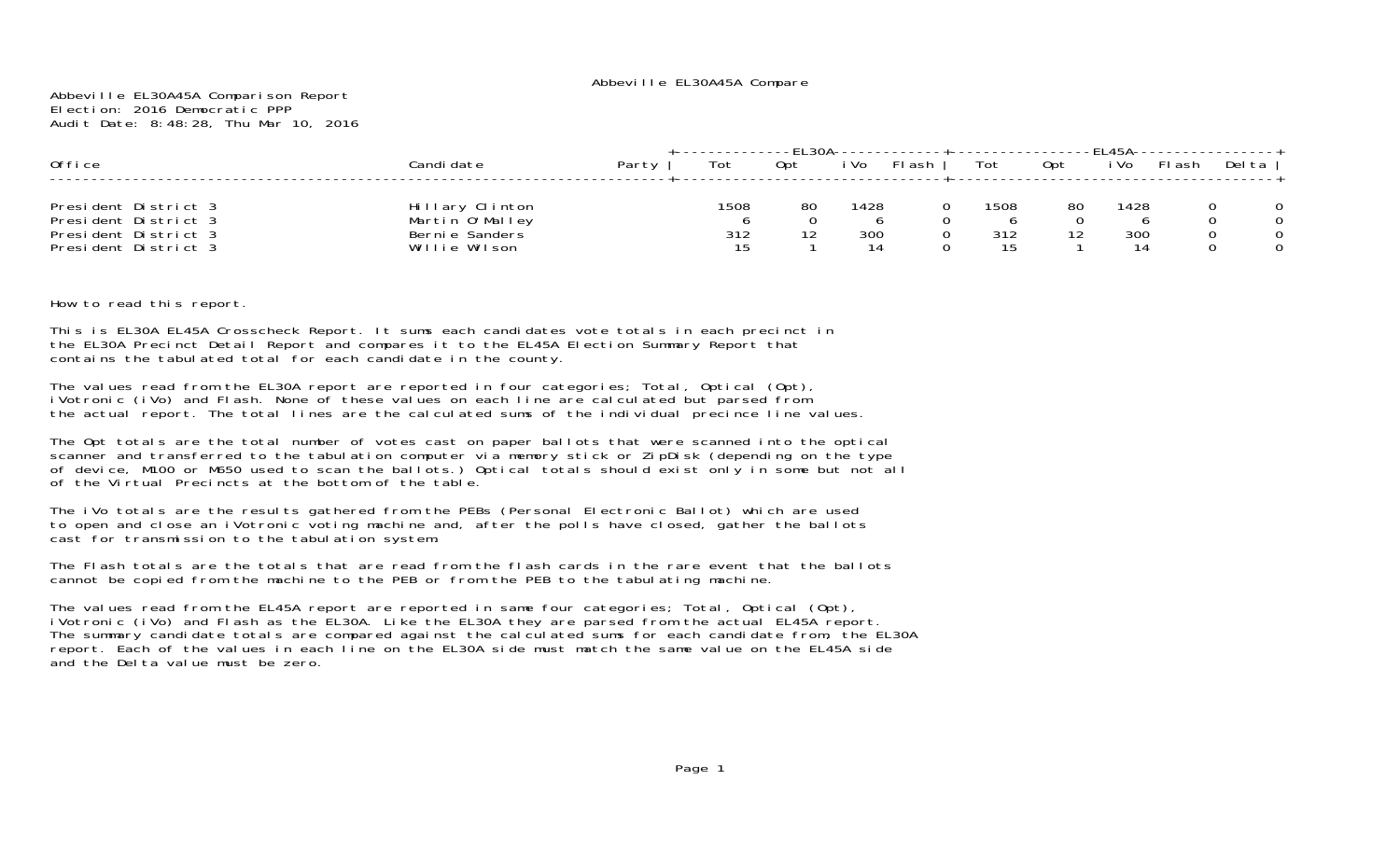#### Abbeville PEBUsed

Abbeville PEB Use Report Election: 2016 Democratic PPPAudit Date: 08:46:01, Thu Mar 10, 2016

| Precinct                                                                                                                                           | PEBs Used                                                                                                                      | Comments                                                                                                                                                                                     |
|----------------------------------------------------------------------------------------------------------------------------------------------------|--------------------------------------------------------------------------------------------------------------------------------|----------------------------------------------------------------------------------------------------------------------------------------------------------------------------------------------|
| Abbeville No. 1<br>Abbeville No. 2<br>Abbeville No. 3<br>Abbeville No. 4<br>Antreville<br>Broadmouth<br>Cal houn Falls<br>Cold Springs<br>Donal ds | 229864<br>150190<br>229864<br>150190<br>229864<br>150190<br>229864<br>150190<br>151660<br>139574<br>151842<br>150393<br>150210 | WARNING: 2 PEBs used to open/close machines.<br>WARNING: 2 PEBs used to open/close machines.<br>WARNING: 2 PEBs used to open/close machines.<br>WARNING: 2 PEBs used to open/close machines. |
| Due West<br>Hall's Store<br>Keowee<br>Lowndesville<br>Lebanon<br>Absentee                                                                          | 229872<br>148644<br>151531<br>138612<br>229864<br>150190<br>148705                                                             | WARNING: 2 PEBs used to open/close machines.                                                                                                                                                 |

15 precincts processed

The following precinct(s) have no ballots cast in them: Emergency, Failsafe, Provisional Note: if there are no ballots cast in a precinct the machines in that precinct cannot be identified so these precinct(s) will not appear in this report.

How to read this report.

This is the PEB Used report. It lists the precints found in the Audit data and lists all the PEBs that were used by the poll workers to open and close the iVotronic machines in that. precinct.

If more than one PEB is used to open and close all the iVotronic machines in a precinct, then the County Election Commission must read ALL the PEBs used in that precinct to assure that they have collected all the ballots from that precinct. A county whose report shows a precinct that has machines open or closed by more than one PEB should double check the Ballot Audit Report against the iVotronic paper tapes and the Poll Book to make sure that all the ballots have been collected and tabulated.